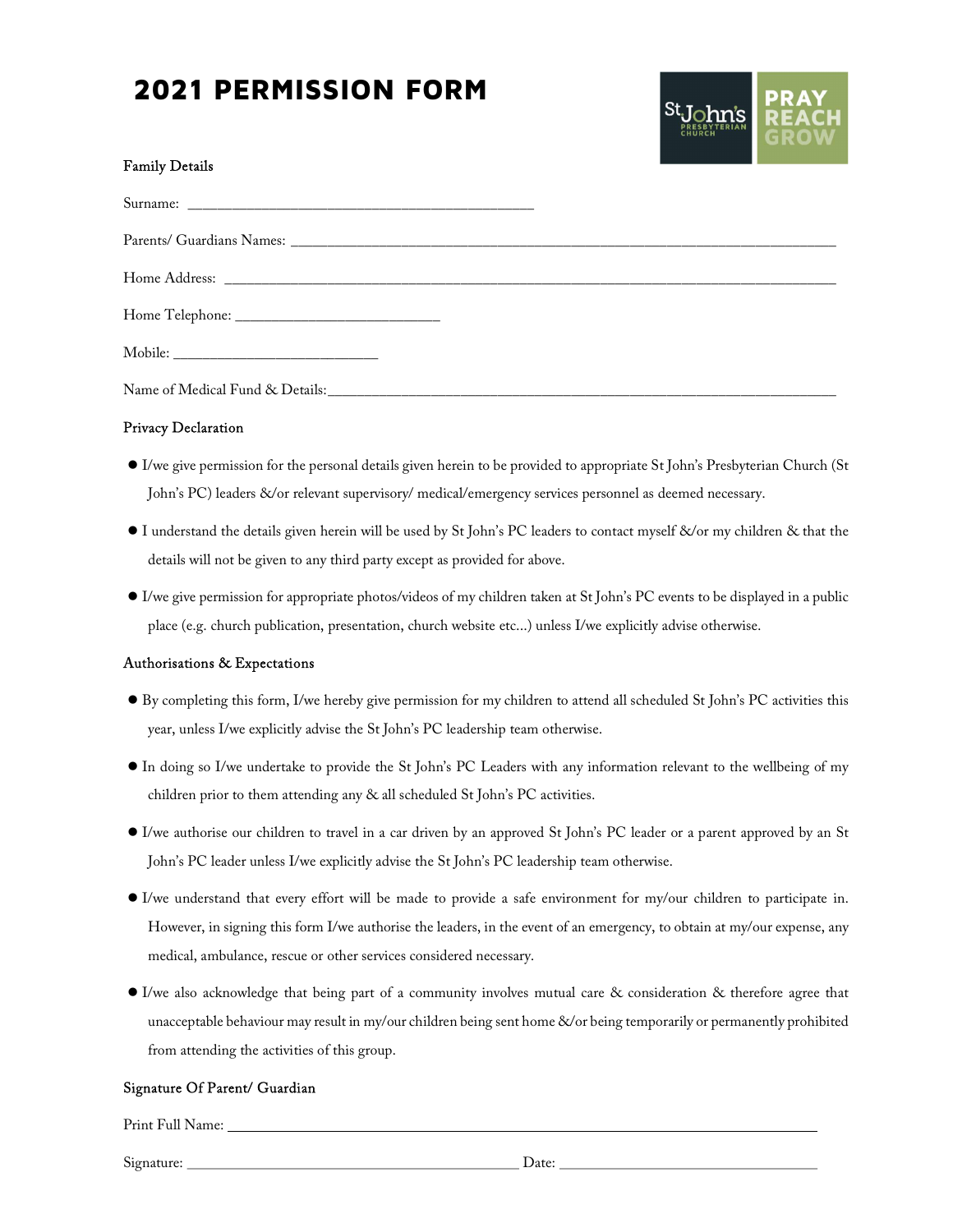#### Child 1 – Personal Details

| <b>St.John's REACH</b><br><b>REACH REACH GROW</b>                                                                                                         |                                                                                   |
|-----------------------------------------------------------------------------------------------------------------------------------------------------------|-----------------------------------------------------------------------------------|
|                                                                                                                                                           |                                                                                   |
|                                                                                                                                                           |                                                                                   |
|                                                                                                                                                           |                                                                                   |
|                                                                                                                                                           |                                                                                   |
|                                                                                                                                                           |                                                                                   |
|                                                                                                                                                           |                                                                                   |
|                                                                                                                                                           |                                                                                   |
| Is your child authorised to make their own way to and from St John's PC events<br>Do you authorise your child to be administered paracetamol if required? | Please list Medicare card number and position: __________________________________ |

<u>and the second contract of the second second in the second second in the second second in the second second in the second second in the second second in the second second in the second second in the second second in the s</u>

 $Yes \Box No \Box$ 

### Care Needs

Does your child have any care, special dietary or custody needs that we should know about?

 $Yes \Box No \Box$ 

 

If Yes, please list below.

Include any and all hearing and sight impairment, ADD, ADHD, allergies (eg bee stings, penicillin, aspirin, peanuts, other food), medications, behavioural issues, formal psychiatric counselling, details of custody order, or any other issues that may affect their care and safety. Please attach a separate sheet if needed.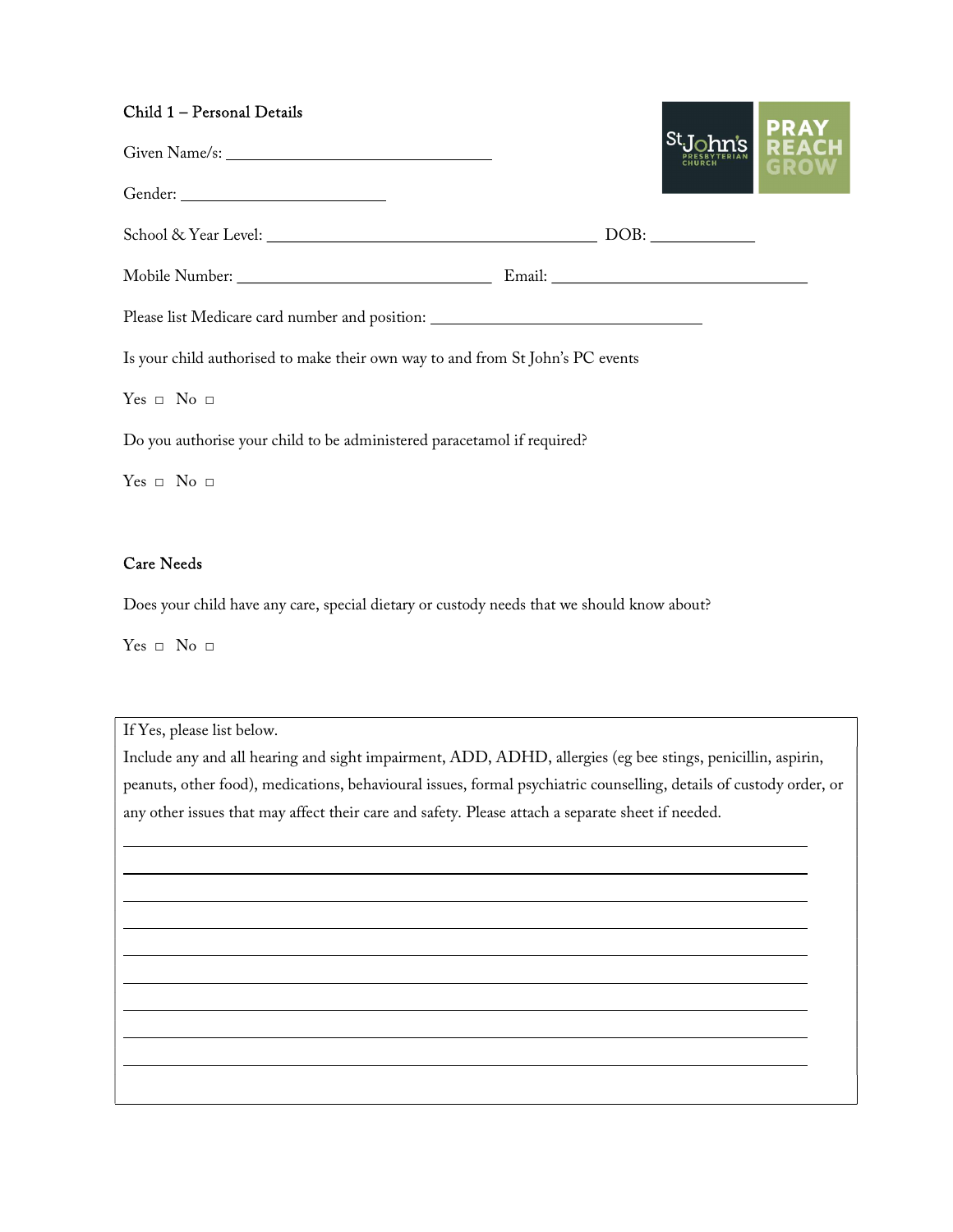#### Child 2 – Personal Details

|                                                                                   |  | <b>PRAY</b><br><b>REACH</b> |
|-----------------------------------------------------------------------------------|--|-----------------------------|
|                                                                                   |  |                             |
|                                                                                   |  |                             |
|                                                                                   |  |                             |
| Please list Medicare card number and position: __________________________________ |  |                             |
| Is your child authorised to make their own way to and from St John's PC events    |  |                             |
| $Yes \Box No \Box$                                                                |  |                             |
| Do you authorise your child to be administered paracetamol if required?           |  |                             |

 $Yes \Box No \Box$ 

# Care Needs

Does your child have any care, special dietary or custody needs that we should know about?

 $Yes \Box No \Box$ 

 

If Yes, please list below.

Include any and all hearing and sight impairment, ADD, ADHD, allergies (eg bee stings, penicillin, aspirin, peanuts, other food), medications, behavioural issues, formal psychiatric counselling, details of custody order, or any other issues that may affect their care and safety. Please attach a separate sheet if needed.